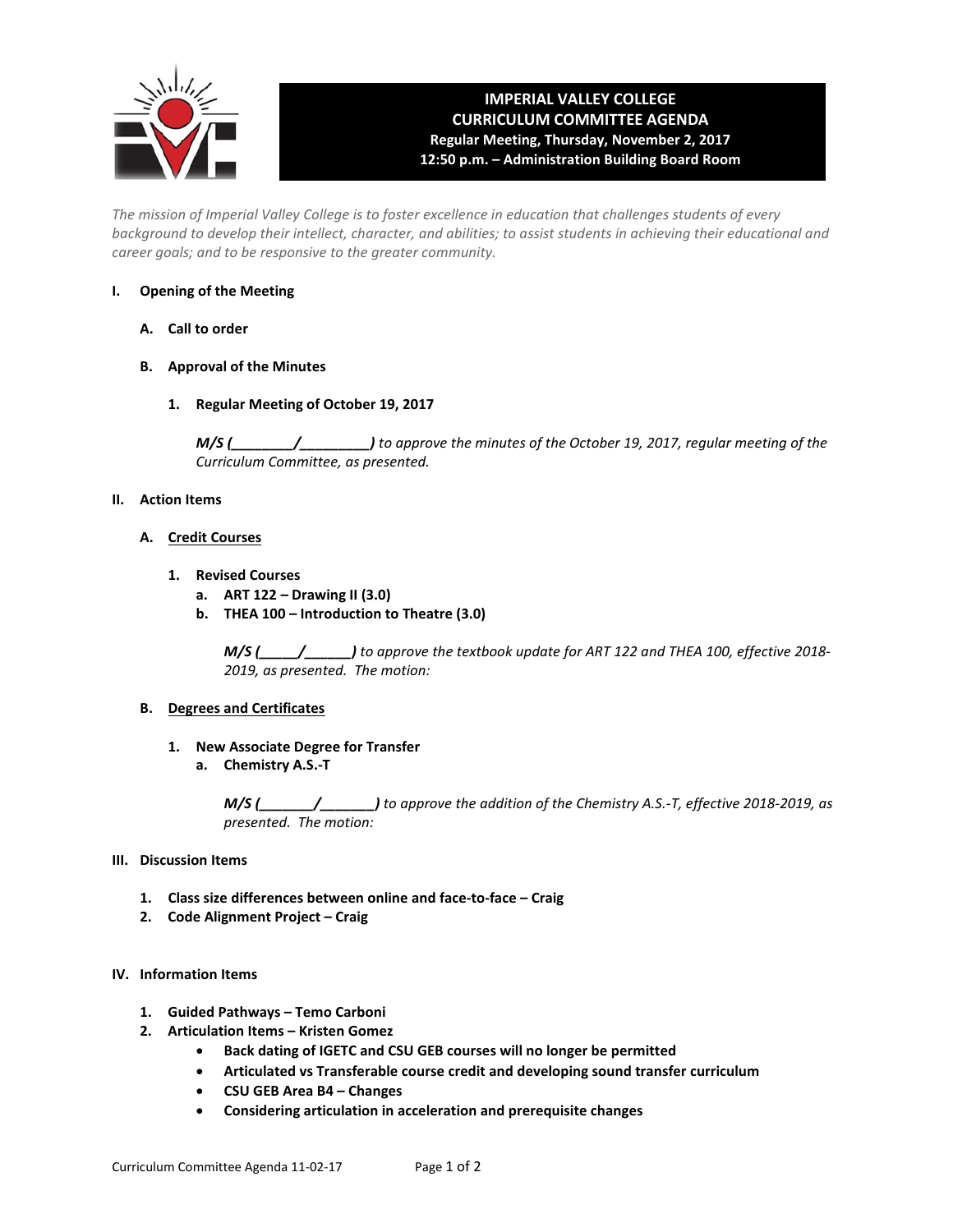- **V. Other Items**
- **VI. Next Regular Meeting: November 16, 2017, 12:50pm in the Board Room**
- **VII. Adjournment**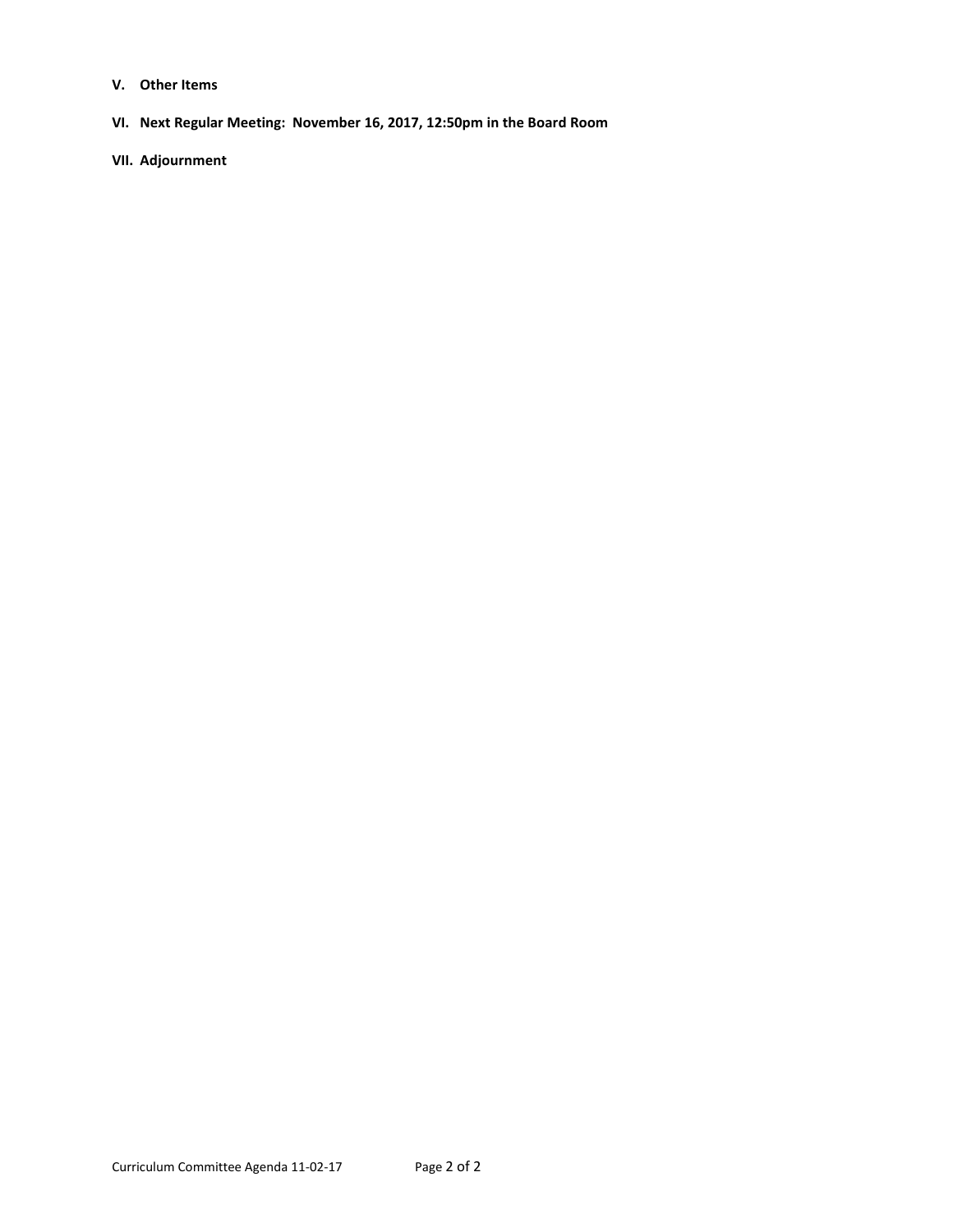

# **IMPERIAL VALLEY COLLEGE CURRICULUM COMMITTEE MINUTES (Unadopted) Regular Meeting, Thursday, October 19, 2017**

**12:50 p.m. –Board Room**

| Present:            | ⊠Nicholas Akinkuoye     | ⊠Craig Blek              | $\Box$ Tina Aguirre                | ⊠Andrew Robinson      |  |  |
|---------------------|-------------------------|--------------------------|------------------------------------|-----------------------|--|--|
|                     | ⊠Michael Heumann        | $\square$ Xochitl Tirado | <b>⊠Daniel Gilison</b>             | ⊠Carol Hegarty        |  |  |
|                     | ⊠Allyn Leon             | ⊠Jose Velasquez          | ⊠Norma Nava                        | □Trinidad Argüelles   |  |  |
|                     | <b>ØAndres Martinez</b> | ⊠Jose Ruiz               | $\Box$ Sydney Rice                 | <b>⊠Kristen Gomez</b> |  |  |
|                     | <b>⊠Kevin White</b>     | $\Box$ Cathy Zazueta     | ⊠ASG Representative<br>Luis Caloca |                       |  |  |
| <b>Consultants:</b> | <b>⊠Efrain Silva</b>    | <b>⊠Becky Green</b>      | <b>⊠Vikki Carr</b>                 | <b>ØDavid Drury</b>   |  |  |
|                     | ⊠David Zielinski        | ⊠Norma Nunez             | <b>⊠Kevin Howell</b>               | $\Box$ Lennor Johnson |  |  |
| Ex-officio          |                         |                          |                                    |                       |  |  |
| <b>Visitors:</b>    | Betsy Lane              | Analise Garcia           |                                    |                       |  |  |
| <b>Recorder:</b>    | Dixie Krimm             |                          |                                    |                       |  |  |

#### **I. Opening of the Meeting**

#### **A. Call to order**

Craig Blek called the regular meeting of the Imperial Valley College Curriculum Committee to order at 12: 54 pm on Thursday, October 19, 2017.

#### **B. Approval of the Minutes**

#### **1. Regular Meeting of October 5, 2017**

*M/S (Leon/Heumann) to approve the minutes of the October 5, 2017, regular meeting of the Curriculum Committee, as presented.*

#### **II. Action Items**

## **A. Credit Courses**

- **1. Deleted Courses**
	- **a. FIRE 240 Training Instructor 1A: Cognitive Lesson Delivery (1.5)**
	- **b. PE 143 Advanced Basketball Men (1.0)**
	- **c. PE 144 Advanced Basketball Women (1.0)**

*M/S (Akinkuoye/Leon) to approve the deletion of FIRE 140, PE 143, and PE 144 from the credit curriculum, effective 2018-2019, as presented. The motion carried.*

- **2. Revised Courses**
	- **a. AHP 062 Home Health Aide (1.5)**
	- **b. ENGL 270 Introduction to Linguistics (3.0)**
	- **c. FIRE 108 Fire & Emergency Services Safety and Survival (3.0)**
	- **d. FIRE 109 Hazardous Materials for First Responders (2.0)**
	- **e. FIRE 121 ICS-200 Basic Incident Command System (1.0)**
	- **f. FIRE 122 Confined Space Awareness (0.5)**
	- **g. MA 070 Administrative Medical Assistant I (4.5)**
	- **h. MA 072 Administrative Medical Assistant II (4.5)**
	- **i. MA 074 Clinical Externship I (2.0)**
	- **j. MA 080 Specimen Collection & Lab Procedures (3.5)**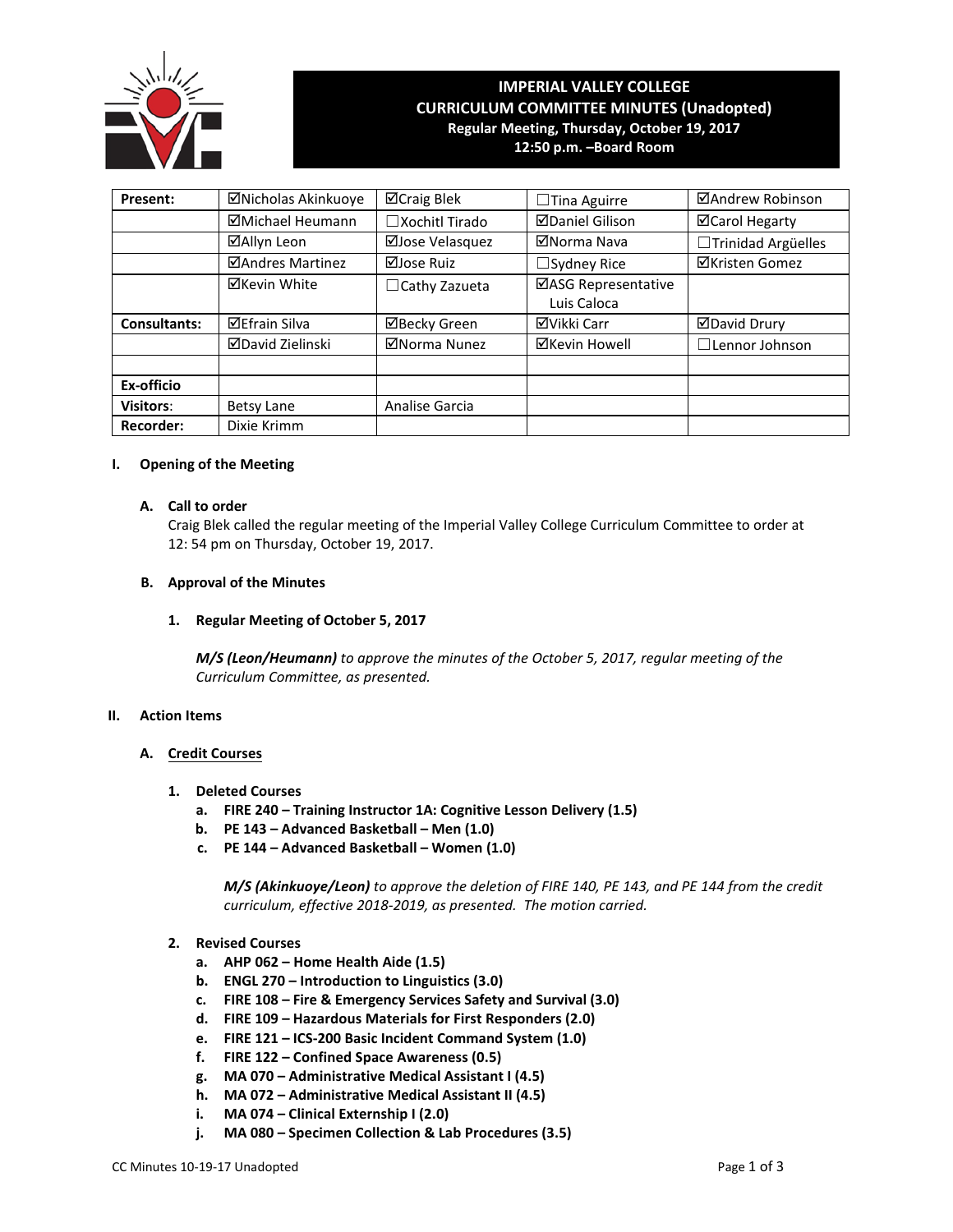- **k. MA 082 – Exam Room Procedures (3.5)**
- **l. MA 084 – Pharmacology and Administration of Medications (2.0)**
- **m. MA 086 – Clinical Externship II (2.0)**
- **n. PE 121 – Beginning to Intermediate Swimming (1.0)**

*M/S (Gilison/Leon) to approve the updates as indicated in CurricUNET for items a. through n. above, effective 2018-2019, as presented. The motion carried.*

**o. AJ 164 – Regular Basic Course Modular Format Level I (17.5)**

*M/S (Leon/Heumann) to approve the update to lec/lab hours for AJ 164, effective Spring 2018, as presented. The motion carried.*

#### **3. New Courses**

**a. HE 103 – Introduction to Public Health (3.0)** *M/S (Robinson/Leon) to approve the addition of HE 103 to the credit curriculum, effective 2018- 2019, as presented. The motion carried.*

#### **B. Degrees and Certificates**

#### **1. Revised Degrees and Certificates**

**a. Business Administrative Assistant Degree and Certificate**

*M/S (Akinkuoye/Leon) to approve the revision of the Business Administrative Assistant Degree and Certificate, effective 2018-2019, as presented. The motion carried. \*To remove BUS 126 and add BUS 145 and BUS 169; unit value from 28 to 30 for the degree. To remove courses: BUS 126, BUS 210, BUS 260, and add courses: BUS 063, BUS 100, BUS 169; unit value from 28 to 26 for the certificate.*

#### **2. New Associate Degree for Transfer**

#### **a. Public Health Science A.S.-T**

*M/S (Robinson/Leon) to approve the addition of the Public Health Science A.S.-T, effective 2018- 2019, as presented. The motion carried.*

## **C. Catalog Degree and Certificate ADT Sheets**

*M/S (Leon/Akinkuoye) to approve removal of minimum and maximum language for the 60 units of CSU transferrable coursework for the ADT degree sheets effective 2018-2019.*

#### **III. Discussion Items**

**1. Class Size Differences – Craig Tabled until the next meeting.**

## **IV. Information Items**

**1. Fall Curriculum Regional Meeting – Craig**

The meeting will be on Saturday, November 18<sup>th</sup>, 9:00-3:00, at Long Beach City College. Members were reminded to let Craig know if they wanted to attend.

#### **2. SLO Update – Kevin Howell**

Kevin showed members the forms that will be used so that faculty will no longer need to use SPOL for data entry. The forms are in Canvas and will be submitted electronically. He will be meeting with departments to review the spreadsheet that will show which SLOs and PLOs have been completed.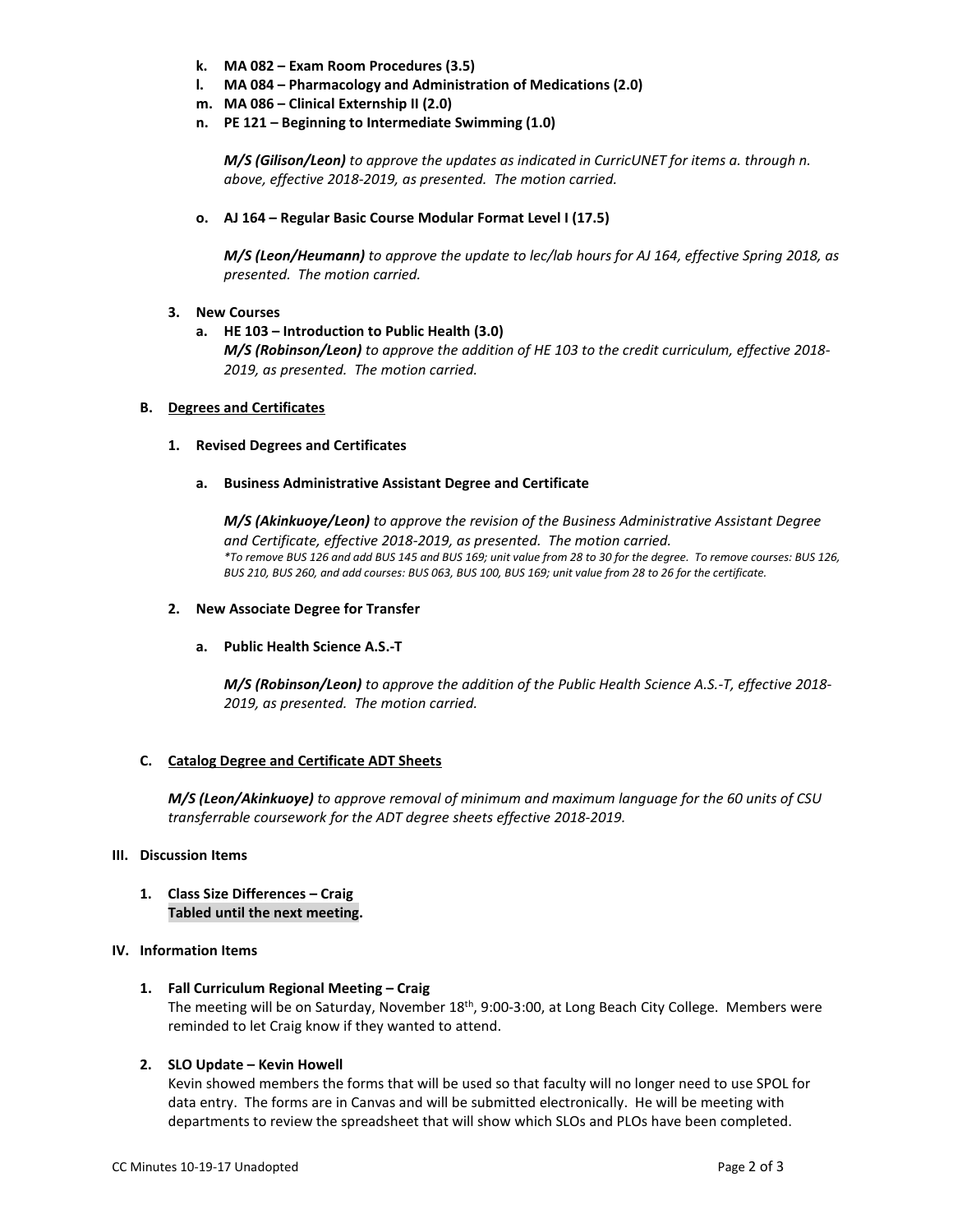#### **V. Other Items**

- David Drury informed members that campus hour discussion took place at the last Academic Senate meeting. The recommended revision would place campus hour from 2:40-4:05. Committees would be able to meet during different times as long as participation was possible.
- Efrain reminded members that Launch Board training would be held in room 3109.

#### **VI. Next Regular Meeting: November 2, 2017, 12:50pm in the Board Room**

**VII. The meeting adjourned at 1:24 p.m.**

In accordance with the Ralph M. Brown Act and SB 751, minutes of the IVC Curriculum Committee record the votes of all committee members as follows: (1) Members recorded as absent are presumed not to have voted; (2) the names of members voting in the minority or abstaining are recorded; (3) all other members are presumed to have voted in the majority.